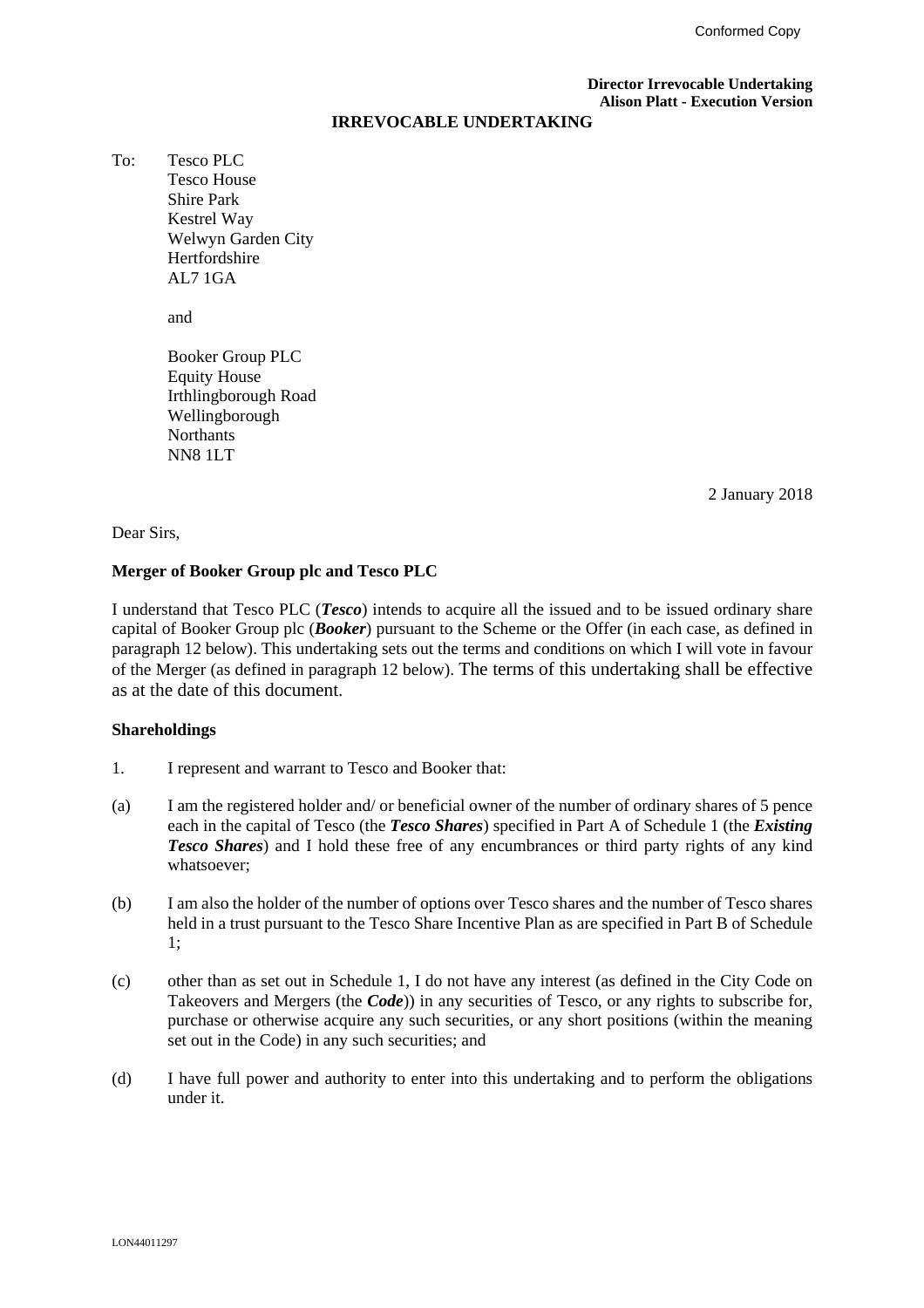### Dealings and undertakings

I undertake that before this undertaking lapses in accordance with paragraph 14 below, I shall  $\overline{2}$ . not without Booker's prior written consent:

- (other than pursuant to the Merger and subject to paragraph 5) sell, transfer, charge,  $(a)$ encumber, grant any option or lien over or otherwise dispose of any interest in any Existing Tesco Shares or any other shares in Tesco issued or unconditionally allotted to, or otherwise acquired by, me before then (Further Tesco Shares, provided that any Tesco Shares that I may acquire: (i) on exercise of options granted under the Tesco Savings Related Share Option Scheme (the  $\overrightarrow{SAVE}$ ); and (ii) pursuant to the Tesco Share Incentive Plan (the Share Incentive Plan) shall not be Further Tesco Shares);
- in my capacity as a shareholder of Tesco, cast the votes attaching to any Existing Tesco  $(b)$ Shares or Further Tesco Shares in favour of any resolution to approve an acquisition or any other transaction or corporate action which is proposed in competition with or which would otherwise be reasonably expected to frustrate, impede or delay the Merger (as defined in paragraph 12);
- in my capacity as a shareholder of Tesco, convene, requisition or join in the requisition of any  $(c)$ general or class meeting of Tesco shareholders for the purpose of considering any resolution referred to in paragraph 2(b); or
- (other than pursuant to the Merger) enter into any agreement or arrangement, incur any  $(d)$ obligation or give any indication of intent:
	- (i) to do any of the acts referred to in paragraphs  $2(a)$  to  $2(c)$ ; or
	- which, in relation to the Existing Tesco Shares or any Further Tesco Shares, would or  $(ii)$ might restrict or impede the implementation of the Merger or my ability to comply with this undertaking.

and for the avoidance of doubt, references in this paragraph 2(d) to any agreement, arrangement, obligation or indication of intent includes any agreement, arrangement, obligation or indication of intent whether or not legally binding or subject to any condition or which is to take effect if the Scheme or the Offer (as the case may be) lapses or is withdrawn, or if this undertaking ceases to be binding or following any other event.

- $3.$ I further undertake not to, until the earlier of:
- this undertaking lapsing in accordance with paragraph 14 below; or  $(a)$
- either the Scheme being approved by the Court or the Offer becoming unconditional as to  $(b)$ acceptances,

except with the prior written consent of Booker (not to be unreasonably withheld), acquire any interests (as defined in the Code) or otherwise deal or undertake any dealing (as defined in the Code) in any relevant securities (as defined in the Code) of Booker or Tesco (other than: (i) any Tesco Shares acquired by or issued to me on vesting of awards or exercise of options under any of Tesco's employee share plans; (ii) any award or option over Tesco Shares granted to me under any of Tesco's employee share plans after the date of this undertaking; or (iii) as permitted under paragraph 5).

I undertake to cause the registered holder of any Existing Tesco Shares and/ or (if applicable) 4. Further Tesco Shares of which  $\tilde{l}$  am the beneficial owner to comply with the undertakings in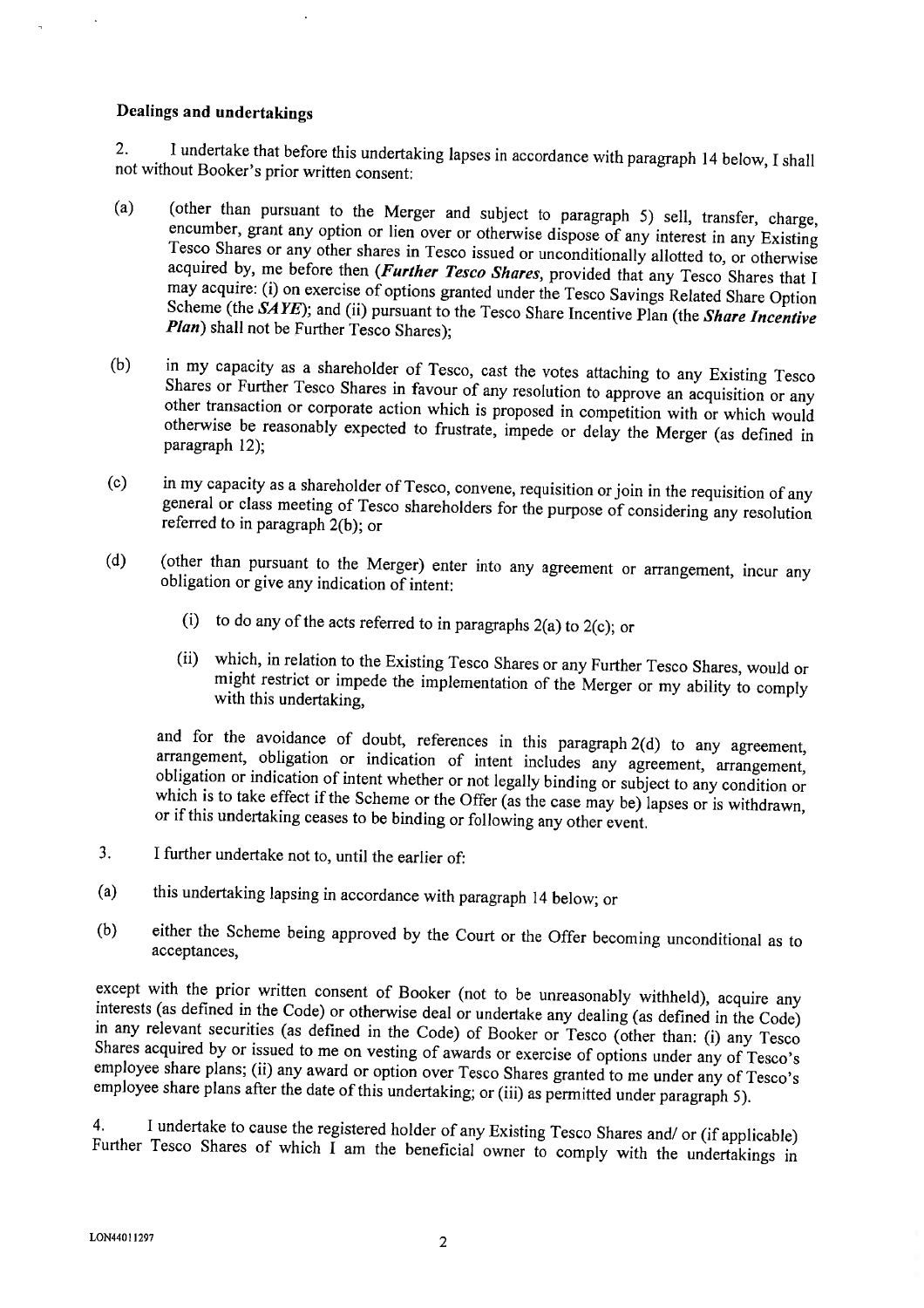paragraphs 2 and 3 above in respect of those Existing Tesco Shares and/ or (if applicable) Further Tesco Shares.

- $\mathcal{F}_{\mathcal{L}}$ Notwithstanding any other provisions of this undertaking, I shall be permitted to:
- sell, transfer or otherwise dispose of any Tesco Shares acquired by me on exercise of options  $(a)$ granted under Tesco's employee share plans for the purposes of satisfying tax liabilities on such exercise of options; and
- transfer the entire legal and beneficial interest, in some or all of the Existing Tesco Shares or  $(b)$ any Further Tesco Shares, (in one or more transactions) to one or more of my family members (as defined in section 253 of the Companies Act 2006) provided that:
	- (i) such a transfer is undertaken as part of my bona fide tax planning;
	- (ii) I notify Booker that I intend to make such transfer at least three Business Days prior to effecting the transfer; and
	- (iii) with effect from the time of such transfer, I will procure compliance by the transferee of the obligations contained in this undertaking in respect of such transferred Tesco Shares as if the transferee had given this undertaking in respect of such transferred Tesco Shares.

and, in the event of any sale, disposal or transfer, all references to Existing Tesco Shares and Further Tesco Shares (as applicable) in this undertaking shall be deemed to be amended accordingly.

## **Approval of Merger**

- 6. I irrevocably undertake that:
- I shall exercise all voting rights attaching to the Existing Tesco Shares and any Further Tesco  $(a)$ Shares to vote in favour of all resolutions to approve and/ or give effect to the Merger, and any related matters, proposed at any general meeting of Tesco to be convened and held in connection with the Merger (the Tesco General Meeting), or at any adjournment of any such meeting, either (A) in person or (B) by executing and lodging a form of proxy or by giving instruction to a proxy via the CREST system as soon as possible and in any event: (i) not later than 3.00 p.m. on the tenth day after Tesco sends the circular (and, if different, any other document) convening the Tesco General Meeting; or (ii) in respect of any Further Tesco Shares, within three Business Days of becoming the registered holder of such Further Tesco Shares, if later);
- I shall not revoke or amend the terms of any proxy or instruction submitted to Tesco in  $(b)$ accordance with paragraph  $6(a)$ , or submit any new form of proxy or other proxy voting instructions, either in writing or by attendance at any Tesco General Meeting (including any adjournment thereof); and
- I shall cause the registered holder of any Existing Tesco Shares and/ or (if applicable) Further  $(c)$ Tesco Shares of which I am the beneficial owner to comply with the undertakings in paragraphs 6(a) and 6(b) in respect of those Existing Tesco Shares and/ or (if applicable) **Further Tesco Shares**

### **Voting Rights**

Until the time this undertaking lapses in accordance with paragraph 14, in my capacity as  $7<sub>1</sub>$ shareholder: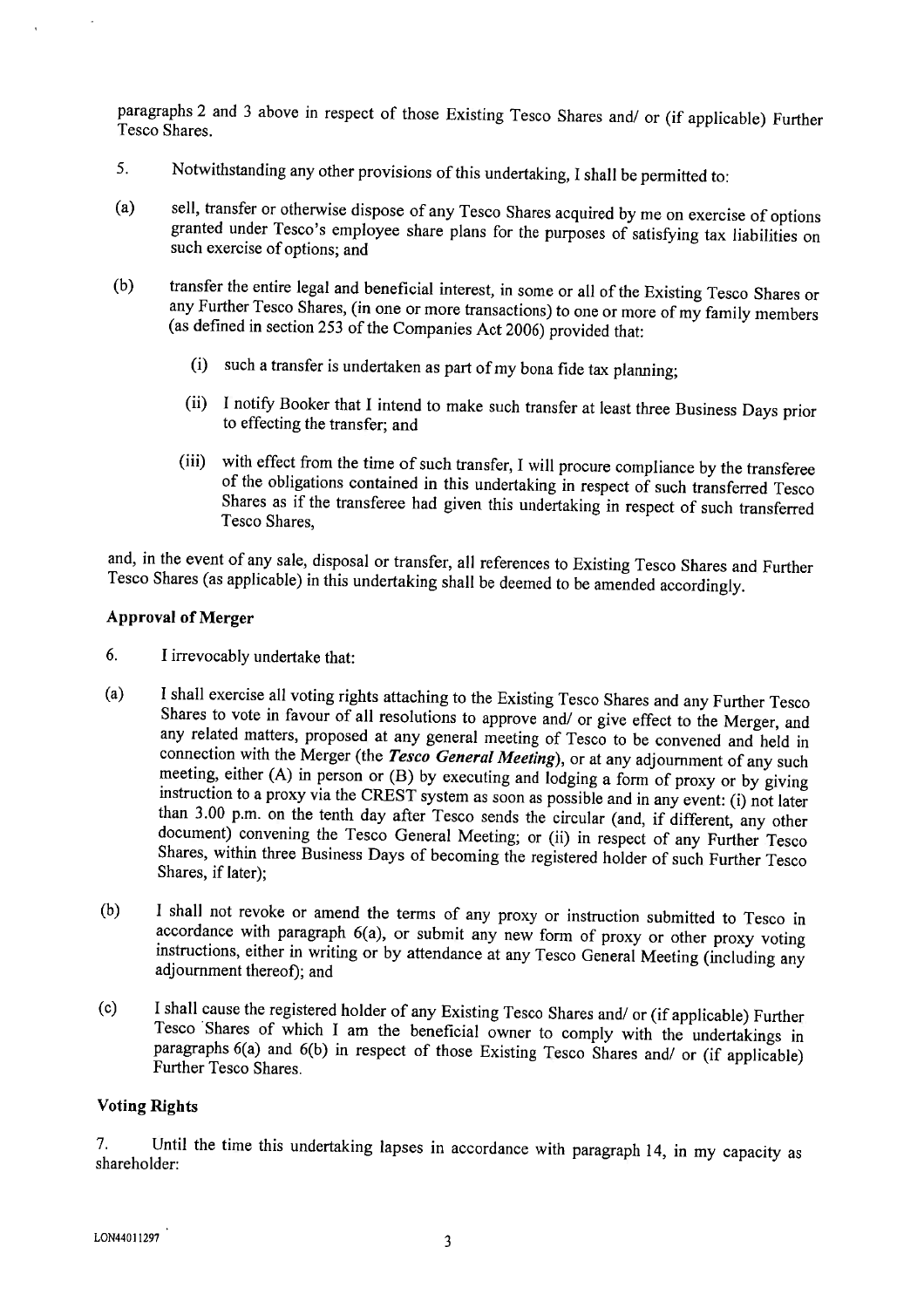- $(a)$ I shall exercise the voting rights attached to the Existing Tesco Shares and any Further Tesco Shares on a Relevant Resolution (as defined in paragraph 8) only in accordance with Booker's directions:
- $(b)$ I shall exercise the rights attaching to the Existing Tesco Shares and any Further Tesco Shares to requisition or join in requisitioning any general or class meeting of Tesco pursuant to section 303 Companies Act 2006 for the purposes of considering a Relevant Resolution and to require Tesco to give notice of such a resolution pursuant to section 338 Companies Act 2006 only in accordance with Booker's directions:
- for the purpose of voting on a Relevant Resolution, I shall vote, in respect of Existing Tesco  $(c)$ Shares and any Further Tesco Shares in accordance with Booker's directions either in person or by executing and lodging a form of proxy or by giving instruction to a proxy via the CREST system (and I shall not revoke or amend the terms of any proxy or instruction so submitted, or submit any new form of proxy or other proxy voting instructions, either in writing or by attendance at such general meeting (including any adjournment thereof) or otherwise); and
- I shall cause the registered holder of any Existing Tesco Shares and/ or (if applicable) any  $(d)$ Further Tesco Shares of which I am the beneficial owner to comply with paragraphs  $7(a)$  to 7(c) in respect of those Existing Tesco Shares and/ or (if applicable) Further Tesco Shares.

#### 8. A Relevant Resolution means:

- a resolution (whether or not amended) proposed at a general meeting of Tesco, or at an  $(a)$ adjourned meeting, the passing of which is required to implement the Merger or which, if passed, might result in any condition of the Merger not being fulfilled or which would reasonably be expected to frustrate, impede or delay the Merger in any way (including, for the avoidance of doubt, any resolution to approve any transaction in relation to Tesco which is proposed in competition with or which would reasonably be expected to frustrate, impede or delay the Merger);
- a resolution to adjourn a general meeting of Tesco whose business includes the consideration  $(b)$ of a resolution falling within paragraph  $8(a)$ ; and
- $(c)$ a resolution to amend a resolution falling within paragraph  $8(a)$  or paragraph  $8(b)$ .

### Documentation

- 9. I consent to:
- $(a)$ this undertaking being disclosed to the Panel:
- $(b)$ the inclusion of references to me and any Existing Tesco Shares and/ or (if applicable) Further Tesco Shares of which I am the beneficial owner, and particulars of this undertaking, my holdings of, interests in, rights to subscribe for and short positions in relevant securities of Tesco being included in the Press Announcement and any offer document or scheme document published in connection with the Merger, and any other announcement made, or document issued, by or on behalf of Tesco in connection with the Merger; and
- $(c)$ this undertaking being available for inspection as required by Rule 26.2 of the Code or the Listing Rules of the Financial Conduct Authority including, without limitation, being made publicly available on the websites of Tesco and Booker.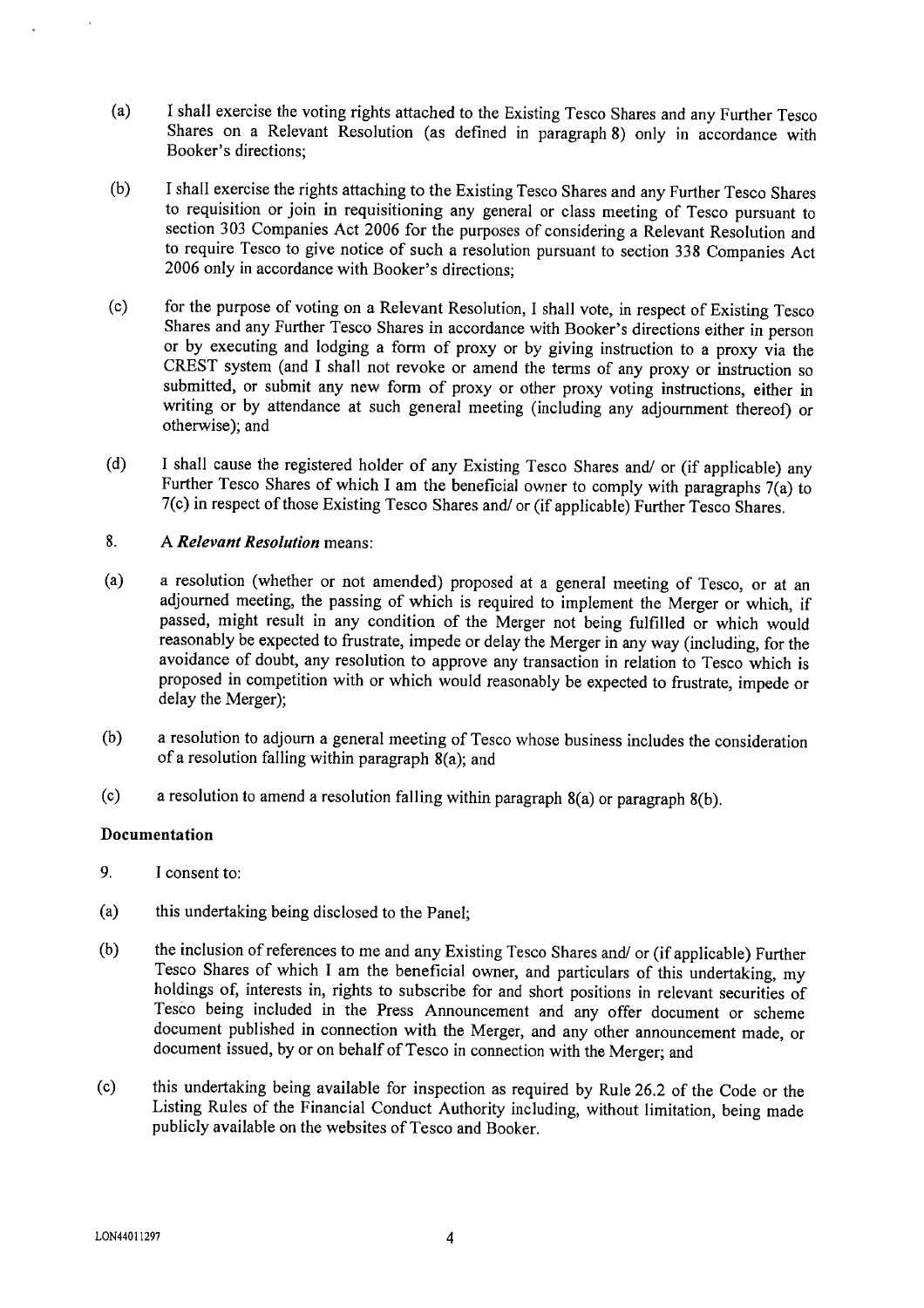### Secrecy

I shall keep secret the possibility, terms and conditions of the Merger and the existence and  $10.$ terms of this undertaking until the Press Announcement is released, provided that I may disclose the same to Tesco and its advisers in which case I shall procure that they observe secrecy in the same terms. The obligations in this paragraph shall survive termination of this undertaking.

I understand that the information you have given to me in relation to the Merger must be kept  $11.$ confidential until the Press Announcement is released or the information has otherwise become generally available. To the extent any of the information is inside information for the purposes of the Criminal Justice Act 1993 or the Market Abuse Regulation (EU) No 596/2014, I will comply with the applicable restrictions in those enactments on dealing in securities and disclosing inside information.

### Interpretation

- $12.$ In this undertaking:
- references to *Business Days* means a day, other than a Saturday, Sunday or public holiday  $(a)$ when banks are open for business in London;
- references to the Merger means the proposed acquisition by Tesco of ordinary shares of one  $(b)$ penny each in the capital of Booker, whether pursuant to the Scheme or the Offer;
- references to the Offer means any offer to be made by or on behalf of Tesco to acquire all of  $(c)$ the issued and to be issued ordinary share capital of Booker other than that already owned by Tesco and its associates (as defined in section 988 Companies Act 2006), and a reference to the Offer also includes any new, increased, renewed or revised offer made by Tesco to acquire shares in Booker provided that the value, in the reasonable opinion of J.P. Morgan Cazenove, of the consideration to be paid for each ordinary share of one penny in the capital of Booker does not represent a reduction in the value of the original proposal as set out in the Press Announcement:
- references to *Press Announcement* mean the announcement announcing the Merger issued by  $(d)$ Tesco pursuant to Rule 2.7 of the Code; and
- references to the Scheme means any scheme of arrangement of Booker under section 895  $(e)$ Companies Act 2006 (including any new, increased, renewed or revised scheme of arrangement) for the acquisition by Tesco of all of the issued and to be issued ordinary share capital of Booker other than that already owned by Tesco, and a reference to the *Scheme* also includes any new, increased, renewed or revised scheme of arrangement made by Tesco to acquire shares in Booker provided that the value, in the reasonable opinion of J.P. Morgan Cazenove, of the consideration to be paid for each ordinary share of one penny in the capital of Booker does not represent a reduction in the value of the original proposal as set out in the Press Announcement.

### **Time of the Essence**

Any time, date or period mentioned in this undertaking may be extended by mutual agreement  $13.$ but as regards any time, date or period originally fixed or as extended, time shall be of the essence.

### Lapse of undertaking

 $14.$ This undertaking shall lapse if: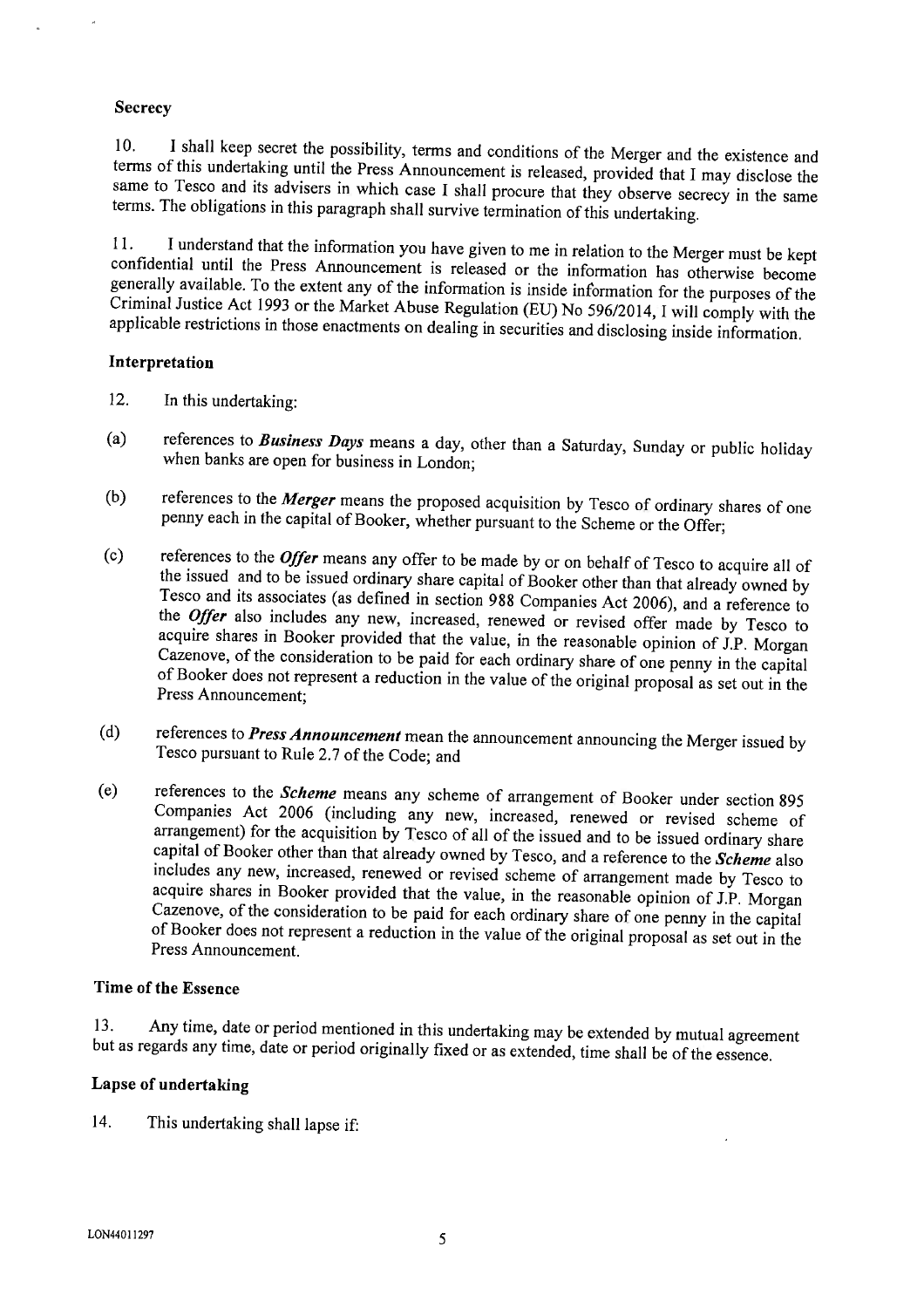- Booker announces that it does not intend to proceed with the Merger and no new, revised or  $(a)$ replacement Scheme or Offer is announced in accordance with Rule 2.7 of the Code at the same time:
- the Scheme or Offer lapses or is withdrawn and no new, revised or replacement Scheme or  $(b)$ Offer has been announced, in accordance with Rule 2.7 of the Code, in its place or is announced, in accordance with Rule 2.7 of the Code, at the same time;
- $(c)$ the formal document to be dispatched to the shareholders of Booker setting out the terms and conditions of the Scheme (the Scheme Document) and convening any general meeting (the Booker General Meeting) and Court convened meeting (the Booker Court Meeting) of Booker shareholders to be convened for the purpose of considering, and if thought fit, approving, such shareholder resolutions of Tesco as are necessary to approve the Merger (the Booker Resolutions), does not include a unanimous and unconditional recommendation made by the board of directors of Booker to shareholders of Booker to approve the Booker Resolutions (the Booker Board Recommendation), or Booker makes an announcement prior to the publication of such document(s) that: (i) the board of directors of Booker no longer intends to make such recommendation or intends adversely to modify or qualify such recommendation; or (ii) it will not convene the necessary Booker General Meeting and/ or Court Meeting;
- the board of directors of Booker withdraws, adversely modifies or adversely qualifies the  $(d)$ Booker Board Recommendation or fails to publicly reaffirm or re-issue such unanimous and unqualified recommendation before the earlier of  $(A)$  5.30 p.m. on the fifth Business Day following Tesco's reasonable request to do so; or (B) the time of the start of the Tesco General Meeting (it being understood that the issue of any holding statement(s) issued to shareholders of Booker following a change of circumstances (so long as any such holding statement contains an express statement that such recommendation is not withdrawn or adversely modified and does not contain a statement that the Booker Directors intend to withdraw or adversely modify such recommendation) shall not constitute a withdrawal or adverse modification of such recommendation for purposes of this paragraph); or
- the Scheme or Offer has not become effective by the Longstop Date (as defined in the Press  $(e)$ Announcement) (or such later time and date as agreed between Tesco and Booker, with the approval of the Court and/ or the Panel, if required).

If this undertaking lapses, I shall have no claim against Tesco or Booker and neither Tesco nor Booker shall have any claim against me, other than in respect of any prior breach of any of the terms of this undertaking.

### Confirmation

- $15.$ I confirm that in signing this undertaking I:
- am not a client or customer of Greenhill & Co International LLP (Greenhill) or Barclays  $(a)$ Bank PLC (Barclays) for the purposes of the Conduct of Business Sourcebook of the Financial Conduct Authority and that Greenhill and Barclays are acting for Tesco in connection with the Merger and no-one else and are not responsible to anyone other than Tesco for providing the protections afforded to customers of Greenhill or Barclays nor for providing advice in relation to the Merger;
- am not a client or customer of J.P. Morgan Limited (J.P. Morgan Cazenove) for the purposes  $(b)$ of the Conduct of Business Sourcebook of the Financial Conduct Authority and that J.P. Morgan Cazenove is acting for Booker in connection with the Merger and no-one else and is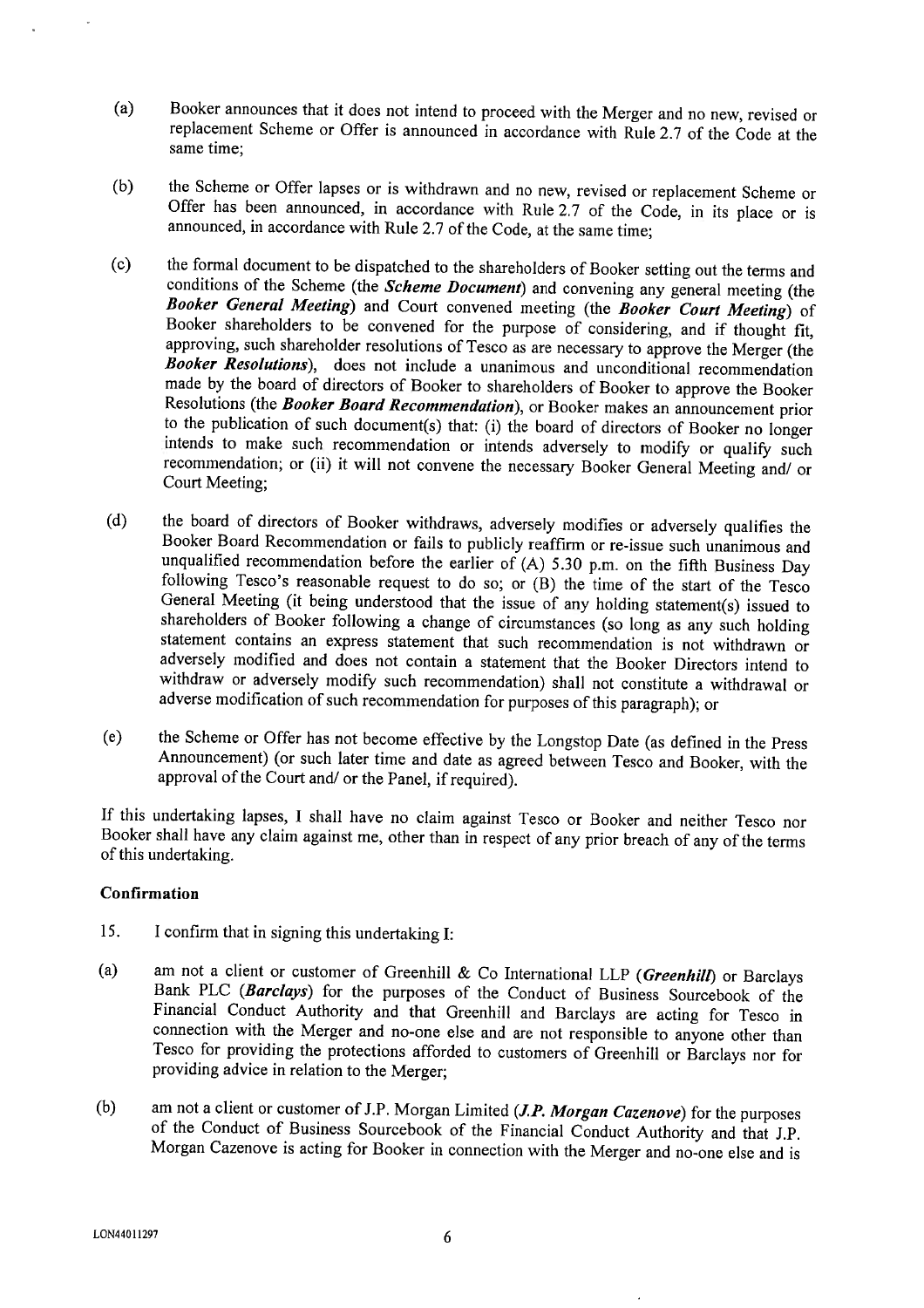not responsible to anyone other than Booker for providing the protections afforded to customers of J.P. Morgan Cazenove nor for providing advice in relation to the Merger; and

have been given an adequate opportunity to consider whether or not to execute this  $(c)$ undertaking and to obtain independent advice.

#### **Power of Attorney**

In order to secure the performance of my obligations under this undertaking, I appoint any  $16.$ director of Booker as my attorney:

- if I fail to comply with any of the undertakings in paragraph 6, in my name and on my behalf  $(a)$ to do all things and to execute all deeds and other documents as may be necessary or desirable to ensure compliance with such undertakings in respect of the Existing Tesco Shares and any Further Tesco Shares (as appropriate); and
- if I fail to comply with any of the undertakings in paragraph 7, to execute any form of proxy  $(b)$ required by Booker to appoint any person nominated by Booker to attend a general or class meeting of Tesco and vote on a Relevant Resolution (as defined in paragraph  $\tilde{g}$ ).

I agree that this power of attorney is given by way of security and is irrevocable in accordance 17. with section 4 Powers of Attorney Act 1971 until this undertaking lapses in accordance with paragraph 14.

#### **Specific Performance**

I agree that, if I fail to comply with any of the undertakings in paragraphs 2, 3, 4, 6 or 7 above 18. or breach any of my other obligations under this undertaking, damages may not be an adequate remedy and accordingly Booker shall be entitled to the remedies of specific performance, injunction or other equitable relief.

#### **Governing Law**

This undertaking and any non-contractual obligations arising out of or in connection with this 19. undertaking shall be governed by, and interpreted in accordance with, English law. The English courts shall have exclusive jurisdiction in relation to all disputes (including claims for set-off and counterclaims) arising out of or in connection with this undertaking including, without limitation disputes arising out of or in connection with: (i) the creation, validity, effect, interpretation, performance or non-performance of, or the legal relationships established by, this undertaking; and (ii) any non-contractual obligations arising out of or in connection with this undertaking. For such purposes each party irrevocably submits to the jurisdiction of the English courts and waives any objection to the exercise of such jurisdiction. I shall at all times maintain an agent for service of process and any other documents in proceedings in England or any other proceedings in connection with this undertaking.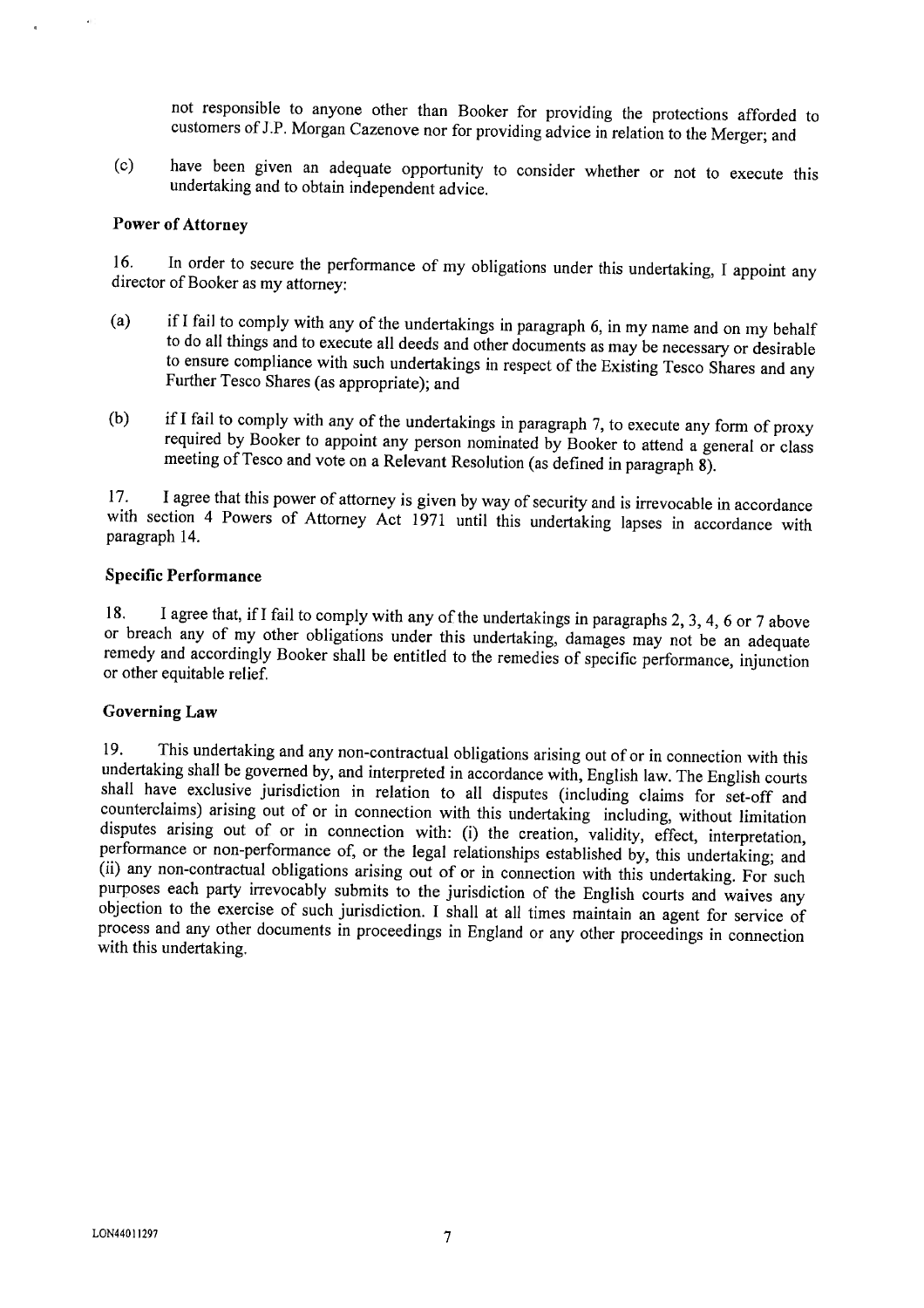# Schedule 1

# **Part A - Existing Tesco Shares**

| Name of beneficial owner | No. of ordinary shares of 5p in Tesco |  |  |
|--------------------------|---------------------------------------|--|--|
| Alison Platt             | 11,242                                |  |  |

# Part B - Employee Share Plans

#### A. **SAYE**

 $\hat{\mathbf{a}}$ 

 $\ddot{\phantom{0}}$ 

| <b>Name</b>         | No. of options |
|---------------------|----------------|
| <b>Alison Platt</b> | . T /<br>13/7  |

#### $\mathbf{B}$ . **Share Incentive Plan**

| Name                | No. of shares |  |
|---------------------|---------------|--|
| <b>Alison Platt</b> | N/A           |  |
|                     |               |  |

#### $\mathbf{C}$ . **Nil Cost Options**

| Name                | No. of options |  |
|---------------------|----------------|--|
| <b>Alison Platt</b> | N/A            |  |